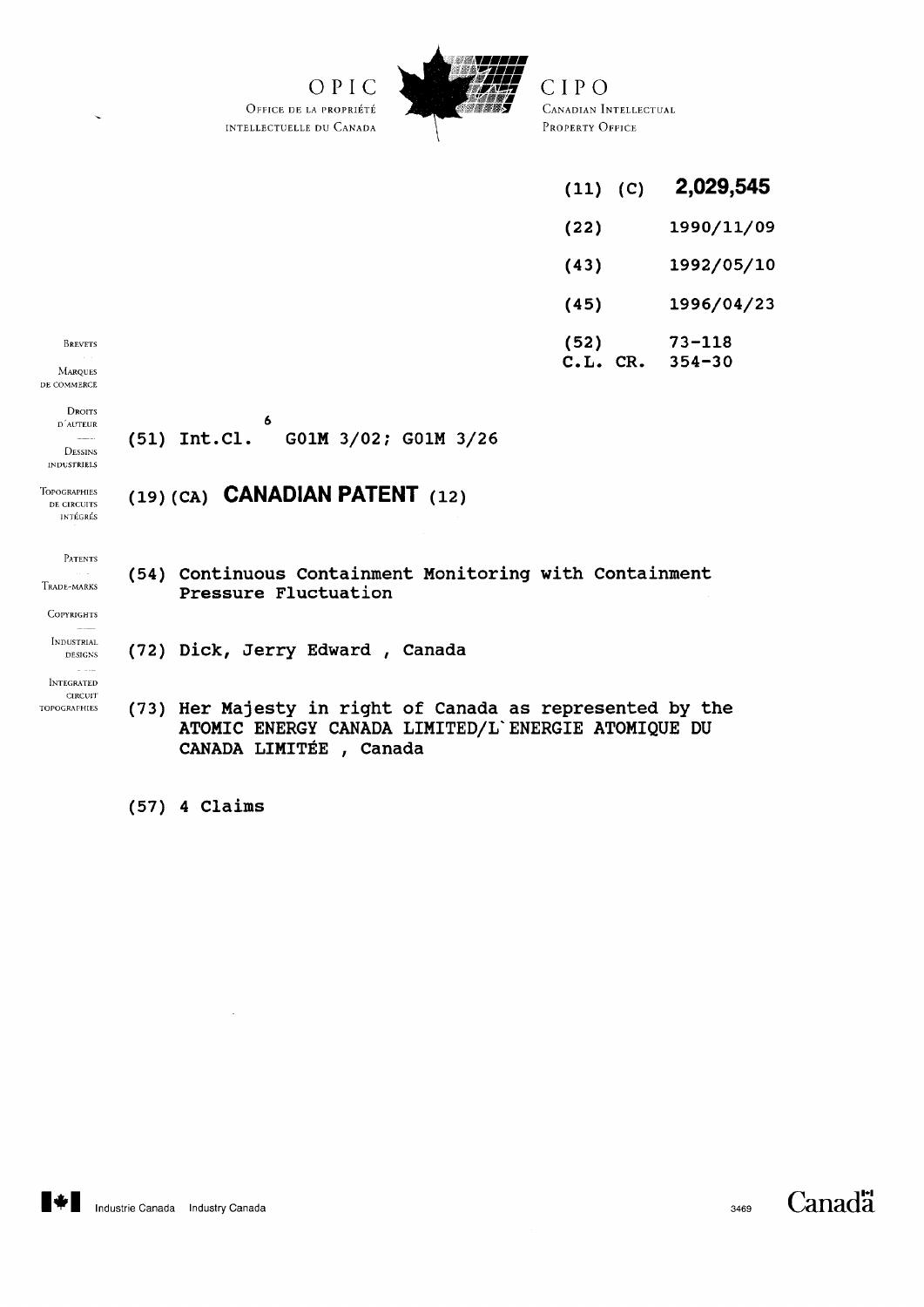# **<sup>2</sup> <sup>3</sup>** *m.***<sup>1998</sup>**

#### **ABSTRACT**

**A method of determining the rate of air leakage from or into a containment is described. The internal pressure of the containment is maintained at a positive or negative value with reference to ambient air pressure and the air mass changes are continuously monitored through measurements o£ pressure, temperature, relative humidity and free volume. Air leakage is measured through a mass balance equation and a regression analysis carried out to yield constants which characterize the various features of the leakage flow and give an indication of the accuracy of the results.**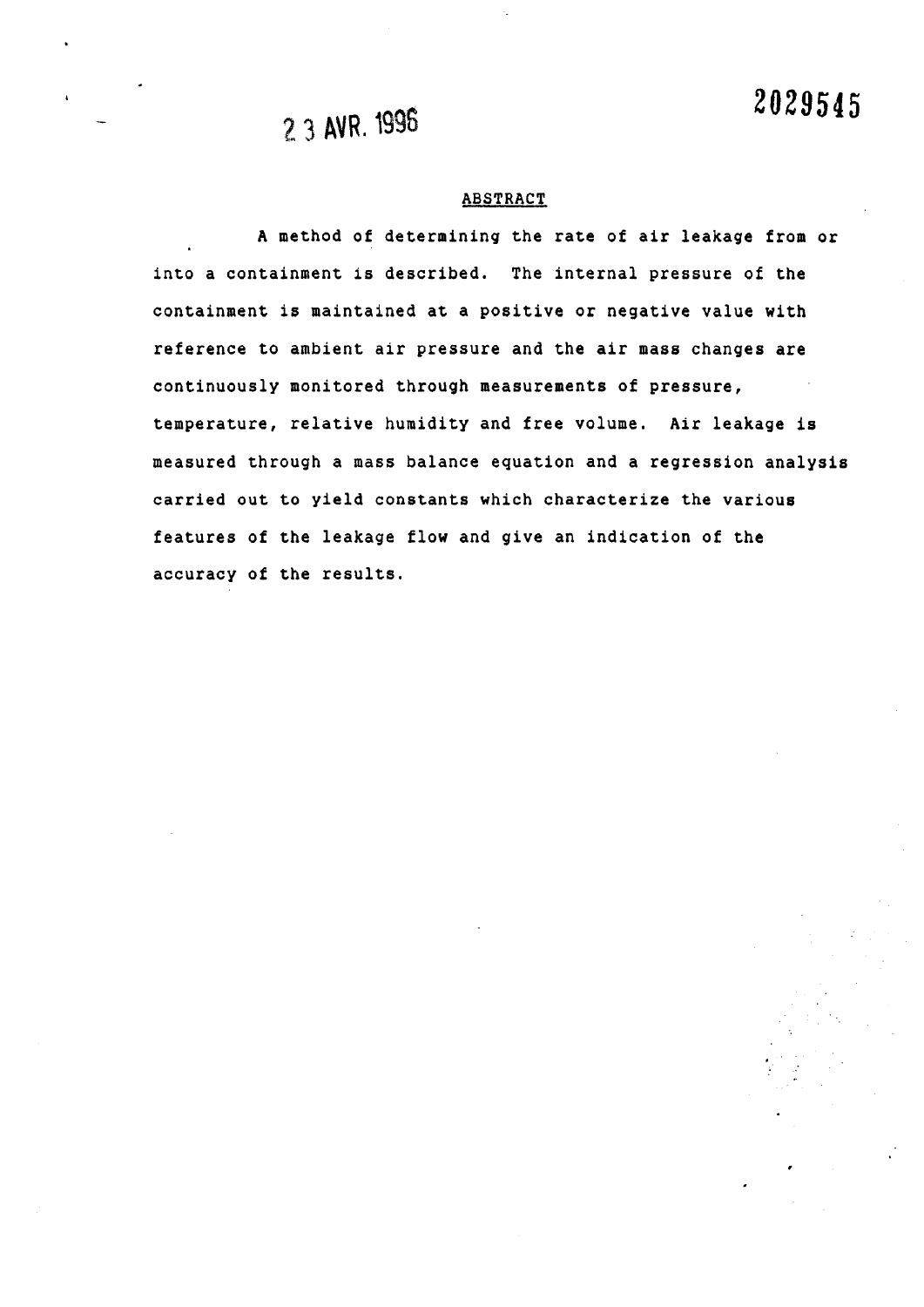**This invention relates to the monitoring of the integrity of containments particularly but not exclusively for nuclear plants.** 

**In Canada, nuclear reactor containments may be single unit designs in which individual reactors are housed by their own independent containment, or multi-unit designs in which the containment provisions or portions thereof are shared by a number of reactors on the same site. While this application is primarily concerned with containment monitoring in the context of the single 10 unit design, it is expected that the concepts presented will be universally applicable to any containment design, including containments for non-nuclear applications such as biological laboratories.** 

**and other auxiliary systems which penetrate the containment boundary. In the event of an accident, isolation valves on all of the major lines will automatically close to isolate the containment atmosphere from the outside environment. The isolation valves are built to rigid standards and tested 20 frequently to ensure that closure speeds and leakage characteristics will preclude radionuclide releases in excess of allowable levels. Hence, known breaches are dealt with as a part of normal containment design. Most containments are equipped with ventilation systems** 

**containment envelope, such as seal failures or valves left in improper states, can occur during the life of the plant. These breaches are easily identified in integrated leakage rate tests, but as such tests involve reactor shutdown, containment isolation, However, impairments or inadvertent breaches of the**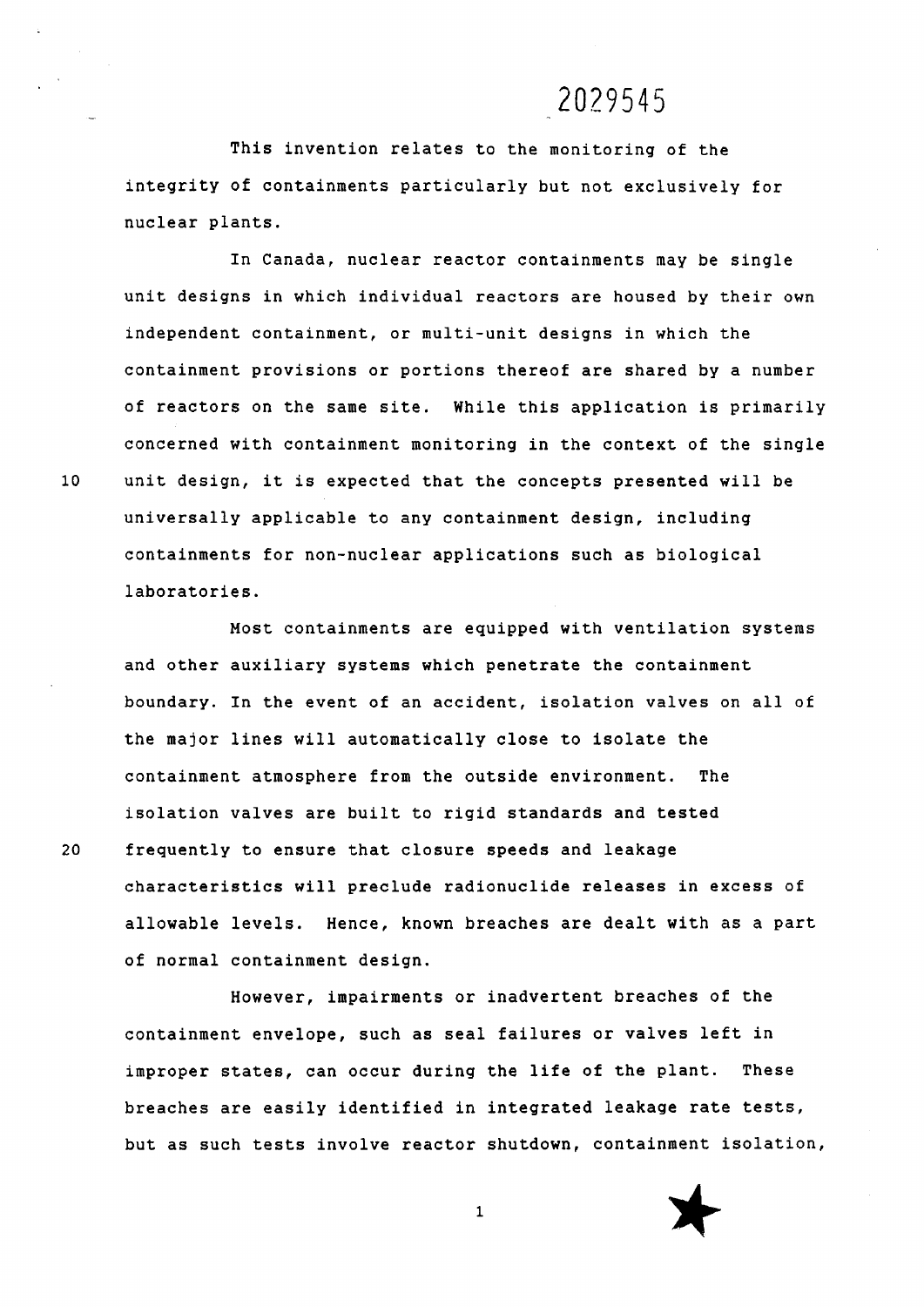**and subsequent pressurization or depressurization to nonatmospheric levels, they are normally performed on an infrequent (years) basis. Hence, inadvertent breaches can remain undetected for significant periods of time.** 

**The nuclear industry has long been interested in a means of monitoring containment integrity on a continuous basis, that is, while the reactor is operating normally. However, absolute success has been thwarted, in part, by the need to reliably distinguish inadvertent breaches from the legitimate breaches 10 represented by system penetrations (such as the ventilation system). Consideration has been given to schemes such as natural resonance of the containment atmosphere, tracer decay approaches, and close monitoring of the containment pressure response signature to selected periodic pressure forcing functions.** 

**From these investigations, the most promising approach appears to be to employ sensors and systems which automatically measure changes in the mass of air in containment, time-integrate any known air mass flow rates across containment boundaries and perform a mass balance to obtain the air mass leaked. However, as 20 fluctuations in such measurements are typically too large to enable leakage to be calculated to the desired precision, filtering and statistical techniques must be employed to filter out random and time-dependent fluctuations. Current approaches cannot easily deal with non-random or systematic fluctuations in the measurements, such as pressure changes within the containment. As a result, sampling periods must be kept short or data measured during periods of varying containment conditions must be discarded.**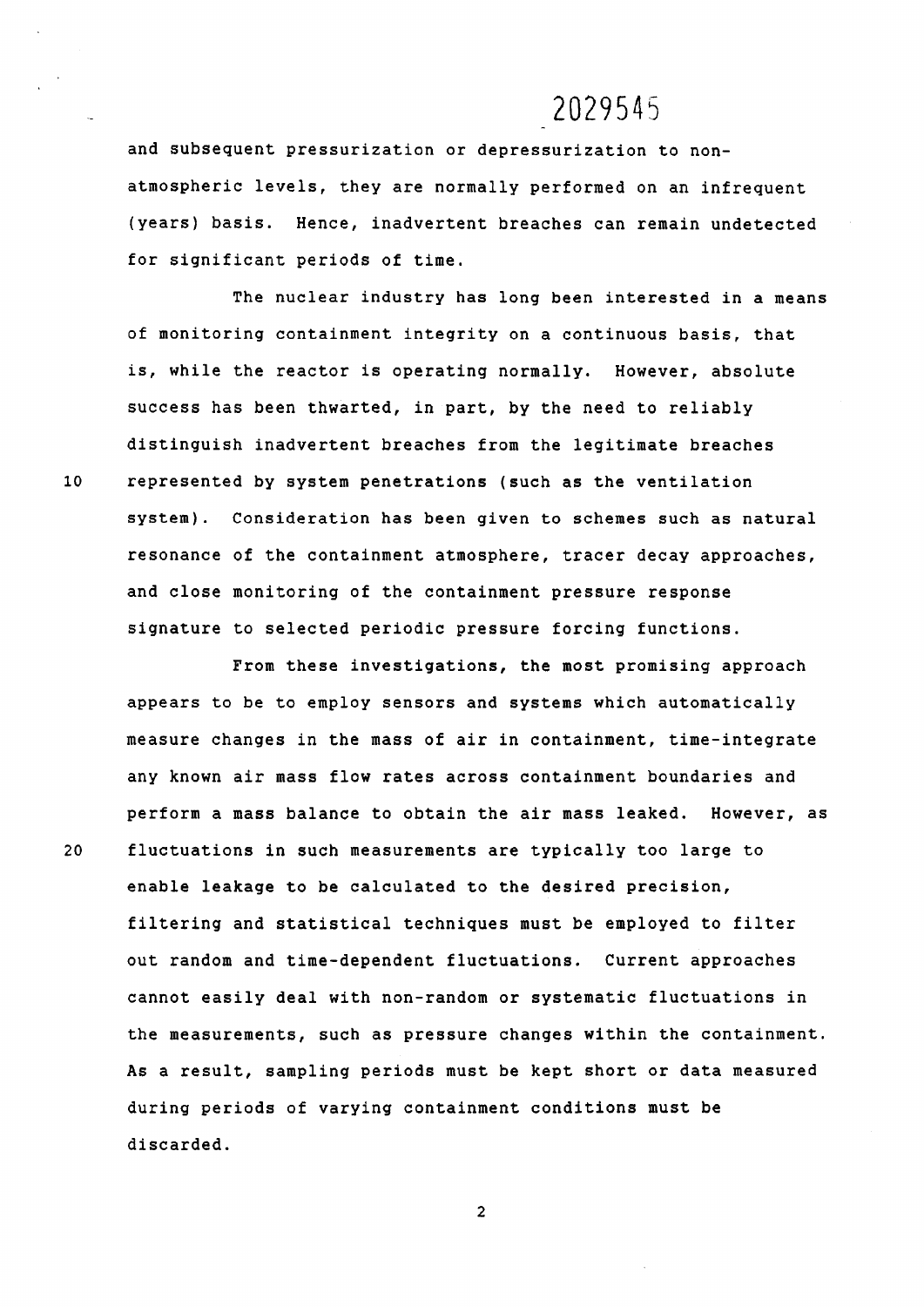**Continuous monitoring of the mass in containment involves first determining the free volume of the containment and then continuously measuring the pressure, temperature and humidity throughout the containment, as well as the outside atmosphere. The presence of additional gas, if any, would reguire measurement also. The above parameters are sufficient to determine the air mass leakage across the containment boundary by a simple mass balance.** 

**Trans-boundary flows present no problem in principle as 10 long as they can be measured with sufficient precision to be included in the mass balance without obscuring the true leakage rate. The problem is that the leakage for nuclear containments is so small relative to the contained air mass and the integrated trans-boundary flows that instrument noise and drift as well as random and systematic fluctuations in the measured variables tend to mask the estimated leakage. To separate the random variations from the data, it is thus common practice to employ statistical techniques.** 

**There are a number of methods for dealing with 20 continuous mass measurements but only the so-called "mass point" method will be herein considered. Firstly, the governing mass balance equation (see LaFortune (1)) may be written as** 

 $y = (\dot{m}_{in} - \dot{m}_{out})t + M_{acc} = (LR)t$ 

**where,** 

**m**<sub>in</sub> = known air mass flow rate into containment (kg/hr)  $^{\text{m}}$ <sub>OU</sub>t = known air mass flow rate out of containment (kg/hr)  $M_{\tt acc}$  = air mass change in containment (kg) **LR » air leakage rate (kg/hr)**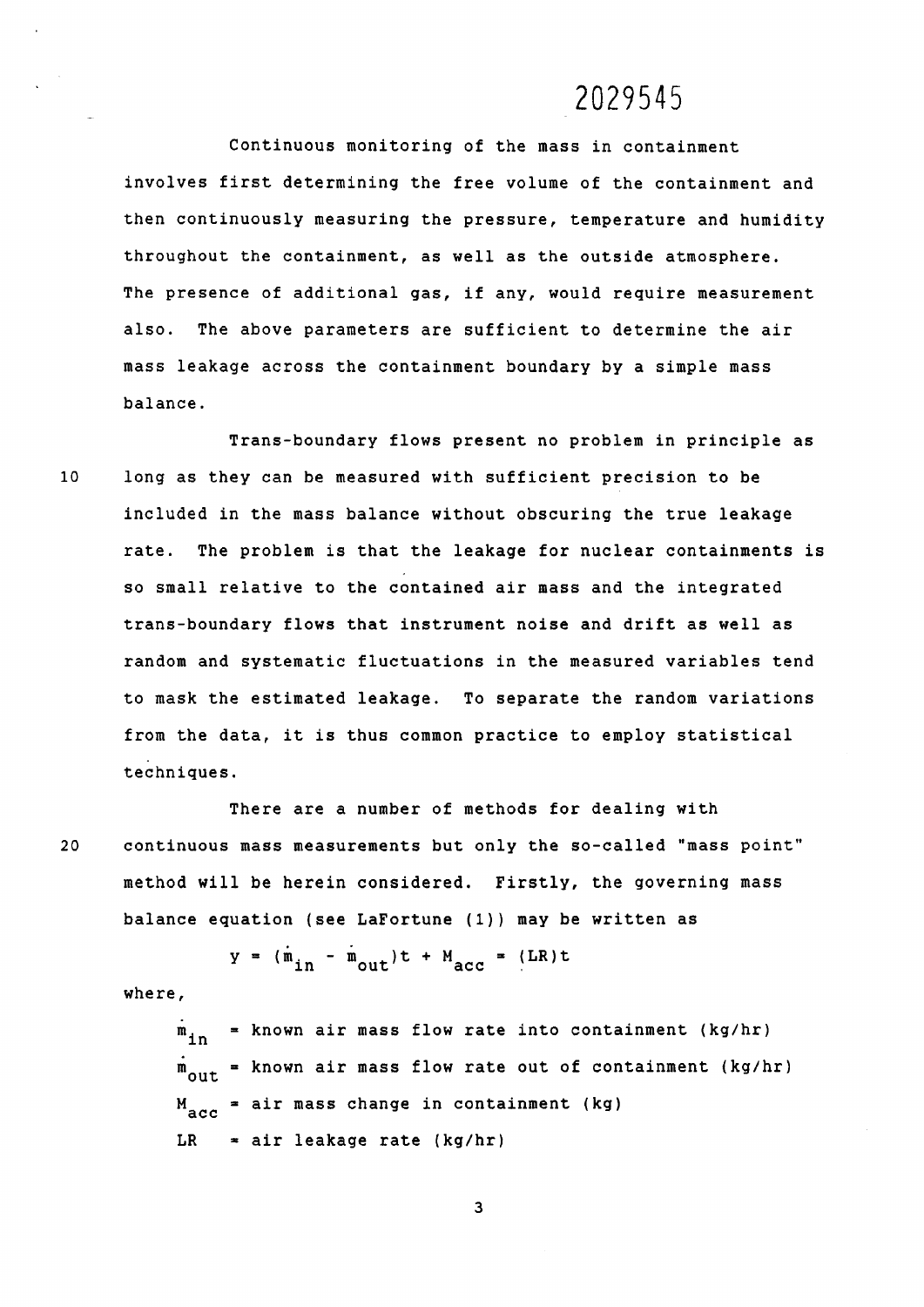$t = time (hr)$ 

202954 5

**The "mass point" method consists of a linear regression of the contained mass over time and use of the slope of the regression line as the leak rate and the intercept as the initial contained mass. Reference 2 (Keogh) recommends this approach as the only method to be used. However, the weakness in this technique is an implicit assumption that the leakage rate is independent of pressure.** 

**Reference 3 (Zakaib) also discusses this method and 10 indicates that, in practice, some of the basic assumptions for linear regression are often violated, for example the assumption of normally distributed and independent random errors. Systematic errors due to actual physical variations in containment conditions (common during on-power testing) are thus incompatible with this approach and must be limited in magnitude.** 

**It is an object of this invention to provide a technique for measuring the magnitude of containment leakage which is not invalidated by systematic variations in the measured variables, for example pressure and/or temperature.** 

**20 It is a more specific object to establish the nature of the leakage (laminar, turbulent or a combination) and identify the presence of systematic errors in parameters other than pressure.** 

**Broadly, the invention provides a method of determining the leakage characteristics of the boundaries of an essentially hermetic volume comprising; maintaining the internal pressure of the volume at a value different from the ambient air pressure; continuously monitoring air mass changes within the volume preferably through measurements of pressure, temperature, relative**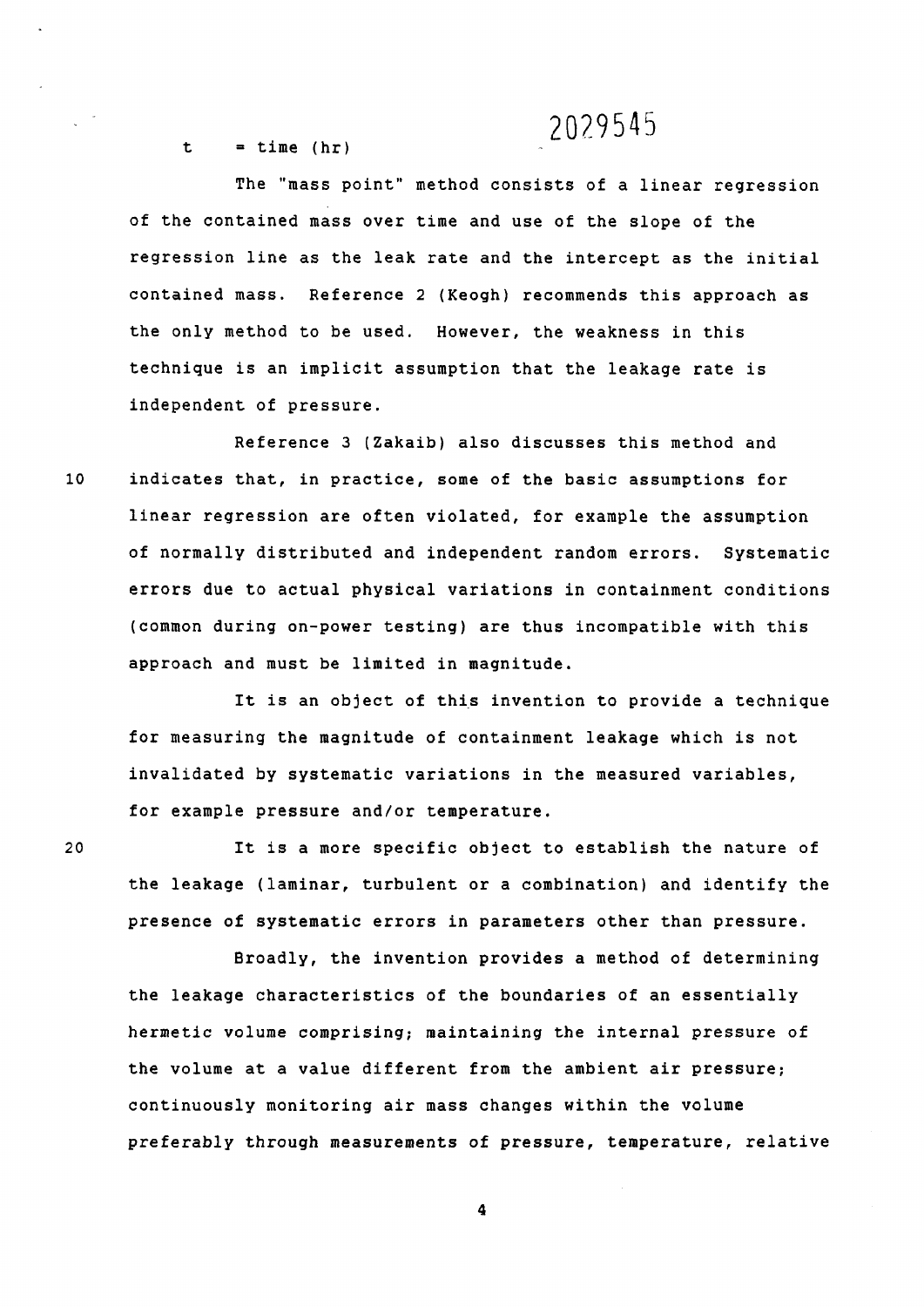humidity, and free volume; and reducing the error due to **random variations in the measured variables for whatever cause by statistical regression on two or more variables or dimensions.** 

**According to a more specific aspect of the invention the acquisition steps similar to those effected by Lafortune are carried out but the mass balance equation used by LaPortune, namely** 

$$
y = (\dot{\mathbf{m}}_{11} - \dot{\mathbf{m}}_{011})t + \dot{\mathbf{M}}_{acc} = (LR)t
$$
 (1)

 $10$ **is re-written** 

$$
y = (\dot{m}_{11} - \dot{m}_{\text{out}} + \dot{M}_{\text{acc}})t = k(\Delta P)^{\alpha} t^{\alpha} (2)
$$

**where** 

A

20

$$
\triangle P
$$
 = pressure differential across the containment envelope

**k - leakage rate constant** 

**a.^ and a2 are constants.** 

**Thereafter, a regression analysis, preferably a linear multiple logarithmic regression analysis, is performed on equation (2) to yield constants k, aj^ and a2 which characterize the various features of the leakage flow. A standard error of estimate for the regression plane can also be computed.** 

#### **Brief Description of the Drawings**

**For a fuller understanding of the invention, reference should be had to the following detailed description of the preferred embodiment of the invention, taken in conjunction with the accompanying drawings, in which:** 

**Figure 1 shows schematically how the leakage** 

 $-5 -$ 

**73267-14**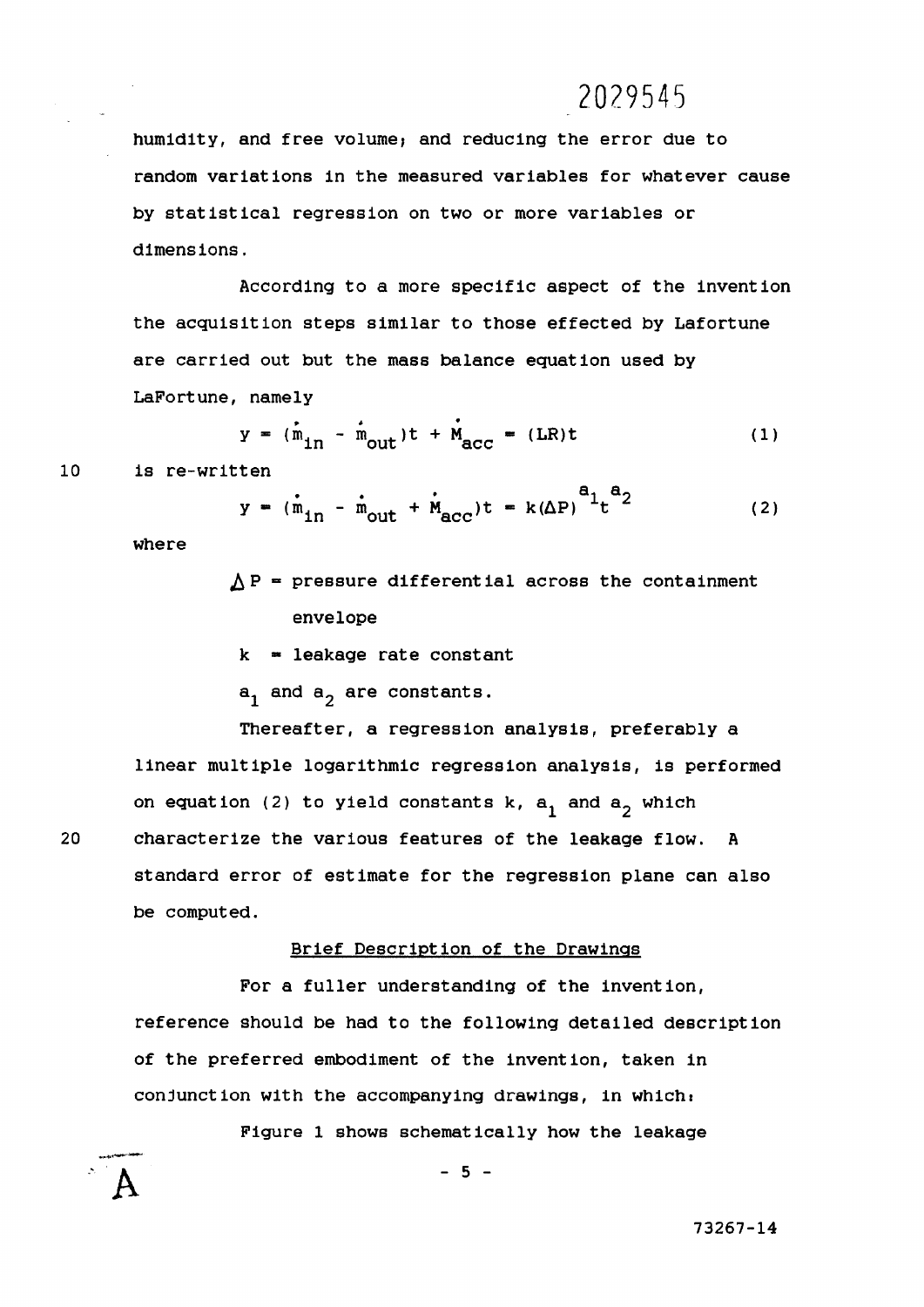**monitoring is performed; and** 

**Figure 2 illustrates a regression plane for a particular containment.** 

**The proposed leakage monitoring is based on an air mass balance performed continuously while the container building is kept within its operating pressure range (normally negative but possible positive) by removing the air through suitably engineered exhaust flow.** 

Values for  $\mathring{m}_{1n}$ ,  $\mathring{m}_{\text{out}}$  and  $\mathring{M}_{\text{acc}}$  have to be established **for the containment and substituted into equation (2) after which a regression analysis on the independent variables 4P and t is carried out.** 

The values for  $\mathring{m}_{1n}$ ,  $\mathring{m}_{\text{out}}$  and  $\mathring{M}_{\text{acc}}$  are established by **continuously measuring parameters such as pressure, temperature, relative humidity and transboundary flows using a network of monitors and converting these parameters using**  known equations to values for  $\mathring{\text{m}}_{\text{1n}'}$ ,  $\mathring{\text{m}}_{\text{out}}$  and  $\mathring{\text{M}}_{\text{acc}}$ . American **National Standard ANSI/ANS-56.8-1987 establishes how these various parameters should be measured and reference 12, although not directed to contlnuous testing, provides further detailed information on how the data may be gathered.** 

**It should be pointed out that temperature and relative humidity must be measured at a large enough number of locations to obtain an extremely accurate representation of the air mass.** 

**Typically, measurements are made every 30 seconds and fed to a computer which stores the data and performs the statistical analyses required. After about 12 hours of data a** 

**- 6 -**

10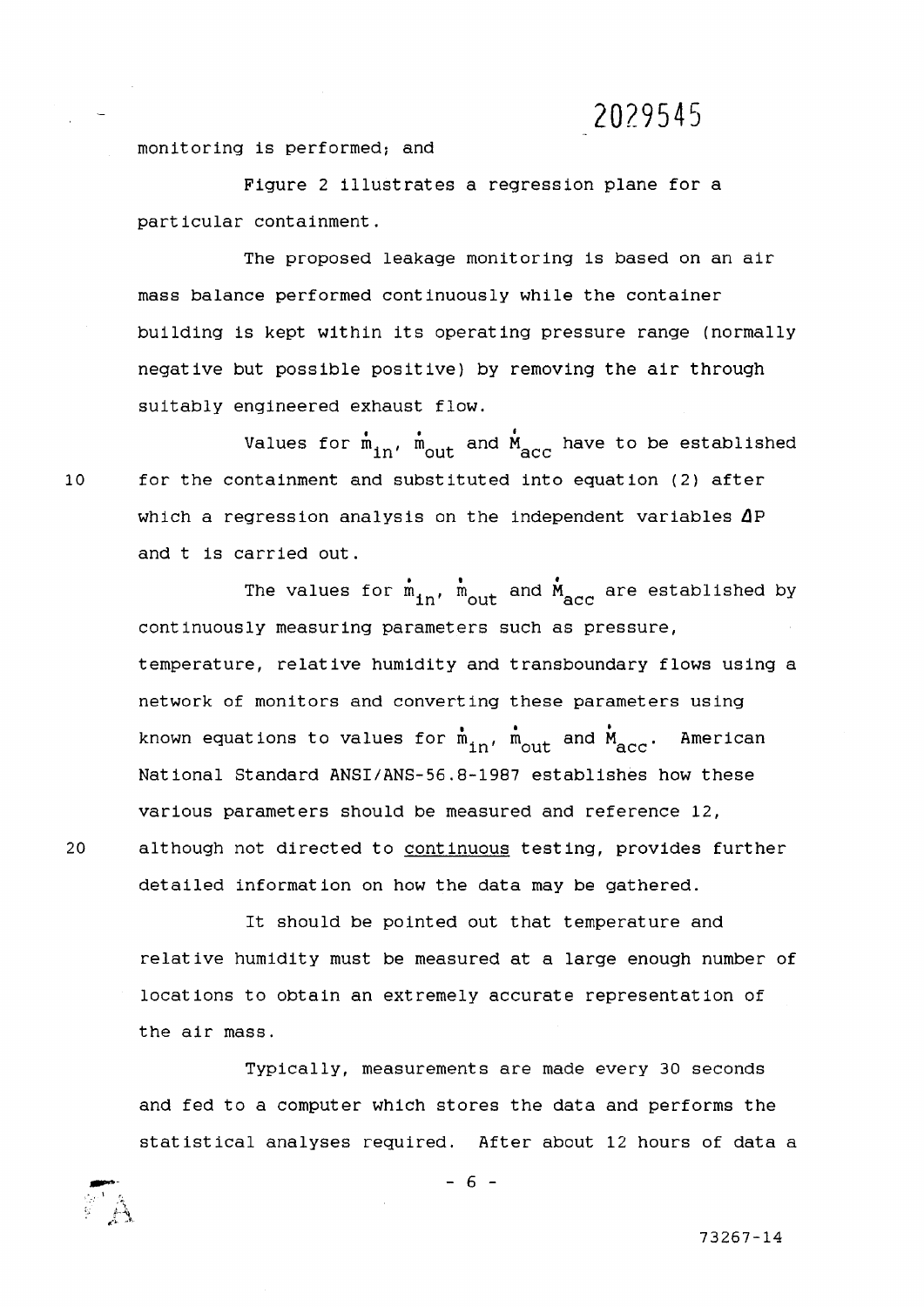**leakage rate estimate can be obtained.** 

**As indicated above the actual manner of obtaining**  the data and deriving values for  $\mathbf{m}_{1n}$ ,  $\mathbf{m}_{\text{out}}$  and  $\mathbf{M}_{\text{acc}}$  has been **suggested in the art and does not per se constitute the**  present invention: By way of example, however, the value  $\stackrel{\bullet}{\texttt{M}}_{\texttt{ACC}}$ **can be derived from measurements of pressure, temperature and relative humidity at a number of points in time. Firstly, using the ideal gas law, the mass M of air in the containment is measured using** 

$$
101
$$

$$
M = \frac{(P - P_v)V}{RT_{air}} , kg
$$

where

**P = absolute containment pressure, kPa P <sup>v</sup> = water vapour partial pressure, kPa**   $V$  = net free volume of containment  $M^3$ 3 **R = gas constant for air = 0.2871 kPa M /kg(air)k T = average temperature, k. air** 

20

A

The mass flow rates  $m_{1n}$  and  $m_{\text{out}}$  across containment **boundaries can be monitored by direct flow measurement with a suitable correction for measured vapour content.** 

The value of  $\stackrel{\bullet}{M}_{\text{acc}}$  may be obtained in several ways. **The simplest way would be to subtract the computed value of M at one point in time from the computed value at the previous time and dividing the difference by the time Interval separating the two measurements. A more accurate way would be to perform a non-linear regression on a series of computed values for M to obtain an equation which would represent the variation of M with time. This equation would be** 

$$
- 7 -
$$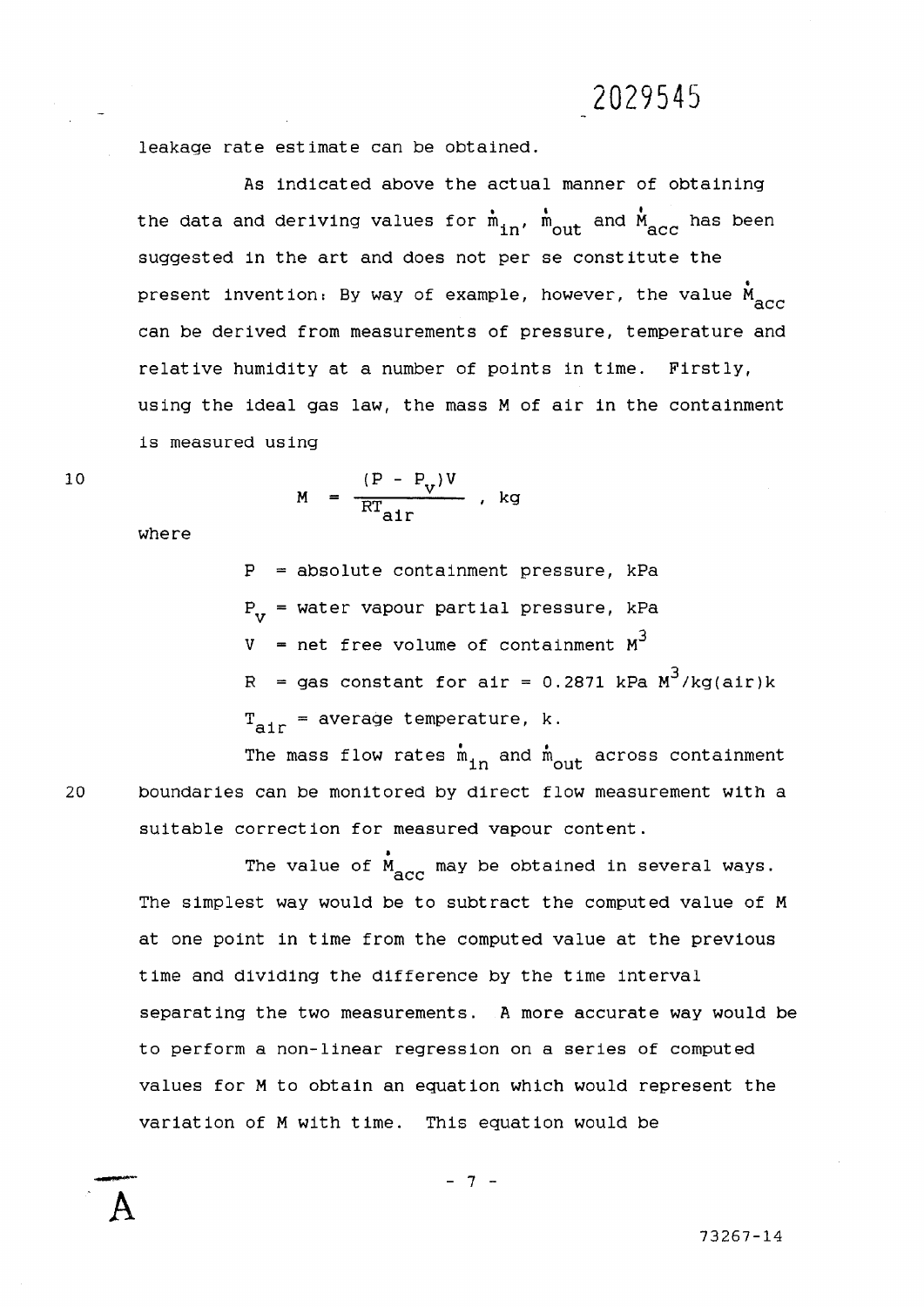**differentiated and M would be the value of the derivative acc at the time corresponding to the time of measurement for m <sup>i</sup> <sup>n</sup>** and  $\mathfrak{m}_{\text{out}}$  . The resulting set of values for  $\mathfrak{m}_{\text{in}}$ ,  $\mathfrak{m}_{\text{out}}$  and  $\mathfrak{M}_{\text{acc}}$ **are to be used in the planar regression which will now be described.** 

**The first step in the regression analysis is to linearize equation 2 according to the procedure of Reference 4, Table 13.1, reproduced below.** 

A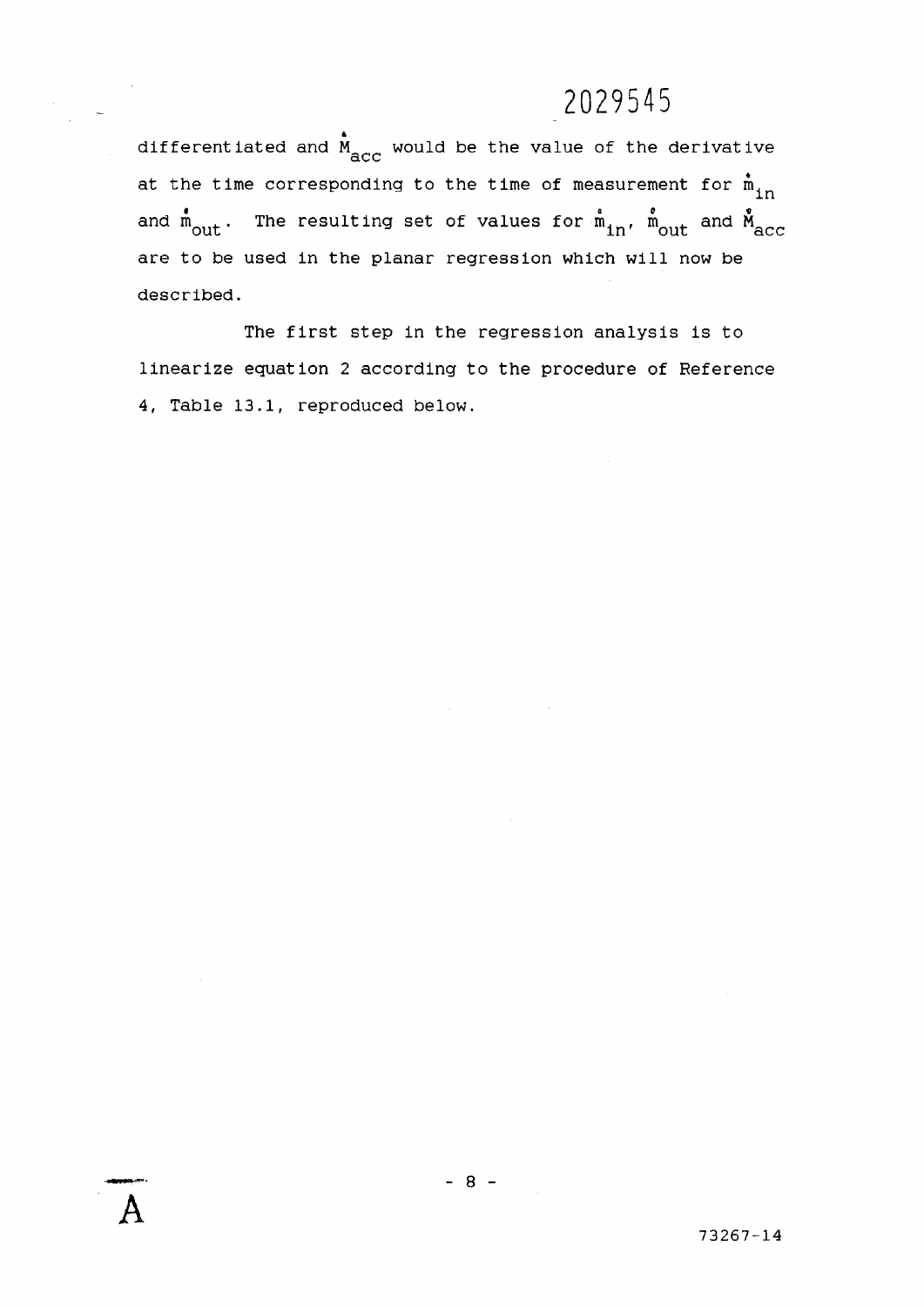

 $\forall$ 

| Linearized forms of some nonlinear equations                                                                  |                                              |                                         |             |             |  |  |
|---------------------------------------------------------------------------------------------------------------|----------------------------------------------|-----------------------------------------|-------------|-------------|--|--|
|                                                                                                               |                                              | Linearized variables                    |             |             |  |  |
| Nonlinear                                                                                                     | Linearized                                   | $\mathbf Y$                             | $\mathbf x$ | $\mathbf z$ |  |  |
| equation                                                                                                      | equation                                     |                                         |             |             |  |  |
| 1. $y = 1 - e^{a_0 X}$                                                                                        | $\ln \frac{1}{1-y} = a_0 x$                  | $\frac{1}{1-y}$                         | $\mathbf x$ |             |  |  |
| 2. $y = a_0 + a_1 \sqrt{x}$   $y = a_0 + a_1 X$<br>(Square root)                                              |                                              | У                                       | $\sqrt{x}$  |             |  |  |
| $\begin{bmatrix} 3. & y = 1 \\ -\exp\left[-\left(\frac{x}{e} - \frac{x_0}{x_0}\right)^D\right] \end{bmatrix}$ | $\frac{1}{1-y}$<br>$\  - \sin(\theta - x_0)$ | $\frac{\ln \ln \frac{1}{1 - y}}{1 - y}$ | $ln(x-x_0)$ |             |  |  |
| (We1 bul1)                                                                                                    | $+bin(x-x_0)$                                |                                         |             |             |  |  |

 $\mathcal{L}_{\text{max}}$  and  $\mathcal{L}_{\text{max}}$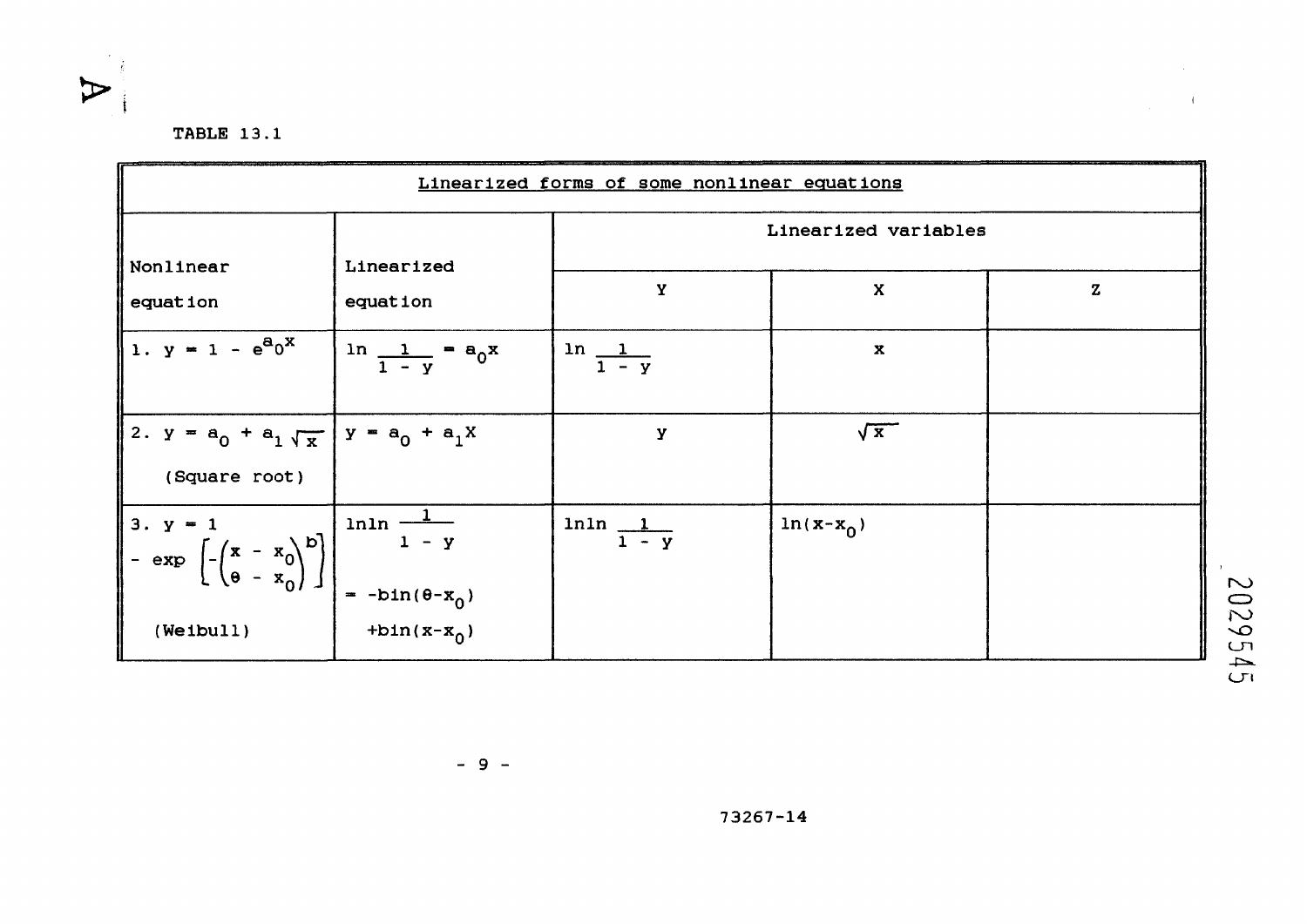| Linearized forms of some nonlinear equations |                                                |                      |               |             |  |  |
|----------------------------------------------|------------------------------------------------|----------------------|---------------|-------------|--|--|
|                                              |                                                | Linearized variables |               |             |  |  |
| Nonlinear<br>equation                        | Linearized<br>equation                         | Y                    | $\mathbf x$   | $\mathbf z$ |  |  |
| 4. $y = ax^b$<br>(Logarithmic)               | $ln y=ln a+b ln x$                             | ln y                 | ln x          |             |  |  |
| 5. $y = a + \frac{b}{x}$<br>(Inverse)        | $y = a + bx$                                   | y                    | $\frac{1}{x}$ |             |  |  |
| $6. y = e^{(a+bx)}$                          | ln y=a+bx                                      | ln y                 | $\mathbf x$   |             |  |  |
| $7 \cdot e^y = a_0 x^{a1}$                   | $y=ln a_0 + a_1 ln x$                          | У                    | ln x          |             |  |  |
| $ 8. y=a_0(x)^{a1}(z)^{a2} $                 | $\ln y = \ln a_0 + a_1$<br>$\ln x + a_2 \ln z$ | ln y                 | ln x          | ln z        |  |  |

**- 10 -**

 $\hat{X}^{(1)}$  ,  $\hat{X}^{(2)}$  ,  $\hat{X}^{(3)}$ 

 $V<sub>1</sub>$ 

**r o**   $\bigcirc$ **r o**   $n \rightarrow \infty$ **c-n** 

 $\hat{V}$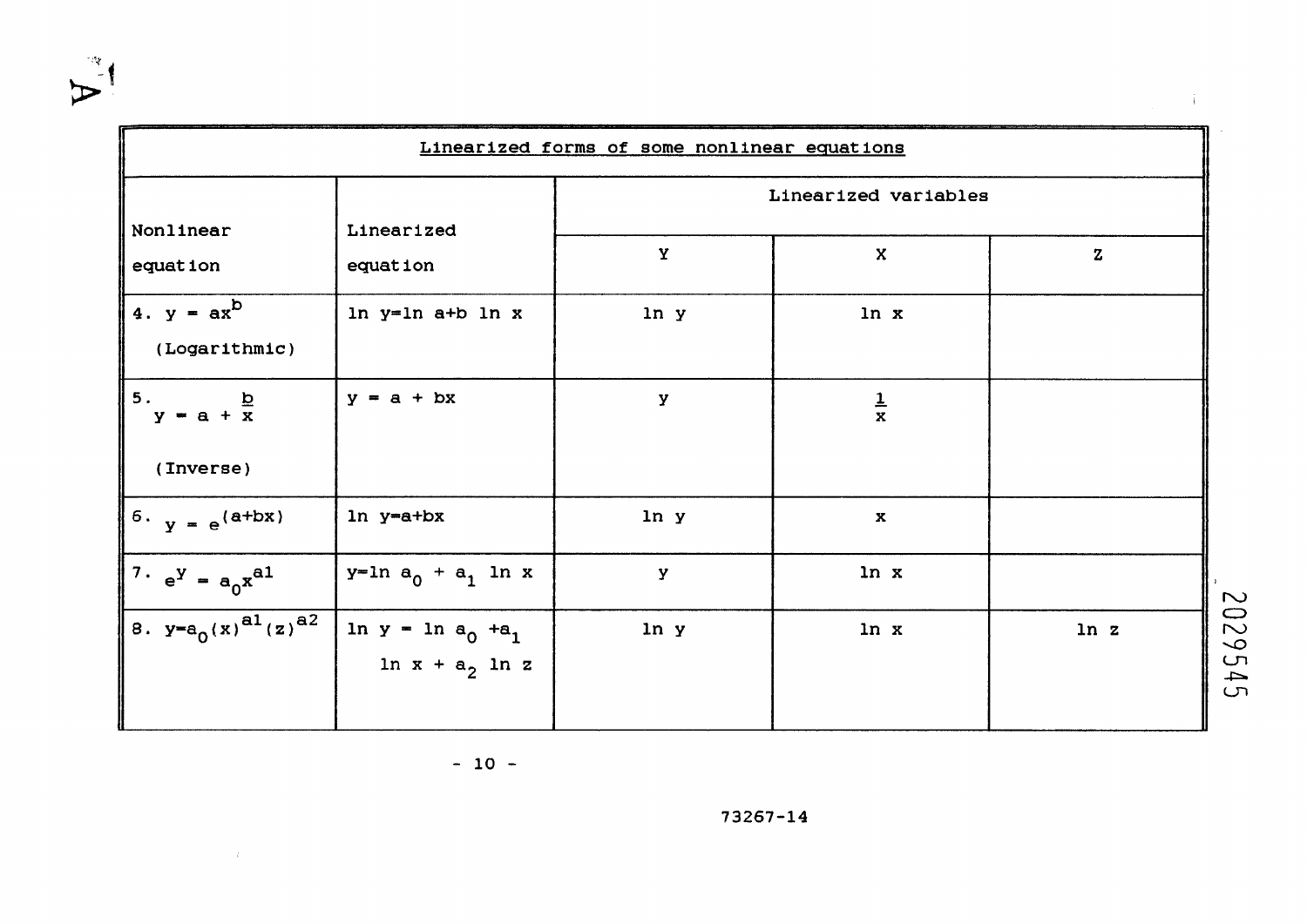| Linearized forms of some nonlinear equations             |                                            |                      |             |            |  |  |
|----------------------------------------------------------|--------------------------------------------|----------------------|-------------|------------|--|--|
|                                                          |                                            | Linearized variables |             |            |  |  |
| Nonlinear                                                | Linearized                                 |                      |             |            |  |  |
| equation                                                 | equation                                   | Ÿ                    | $\mathbf x$ | Z          |  |  |
| <sup>9.</sup> $y=a_0+a_1x+a_2\sqrt{z}$ $y=a_0+a_1x+a_2z$ |                                            | y                    | X           | $\sqrt{z}$ |  |  |
|                                                          |                                            |                      |             |            |  |  |
| $\int_0^{10} y=a_0 e^{(a_1 z+a_2 z)}$                    | ln y = ln a <sub>0</sub> +a <sub>1</sub> x | ln y                 | $\mathbf x$ | z          |  |  |
|                                                          | + $a_2$ z                                  |                      |             |            |  |  |

 $\sum_{i=1}^{n}$ 

 $\bar{1}$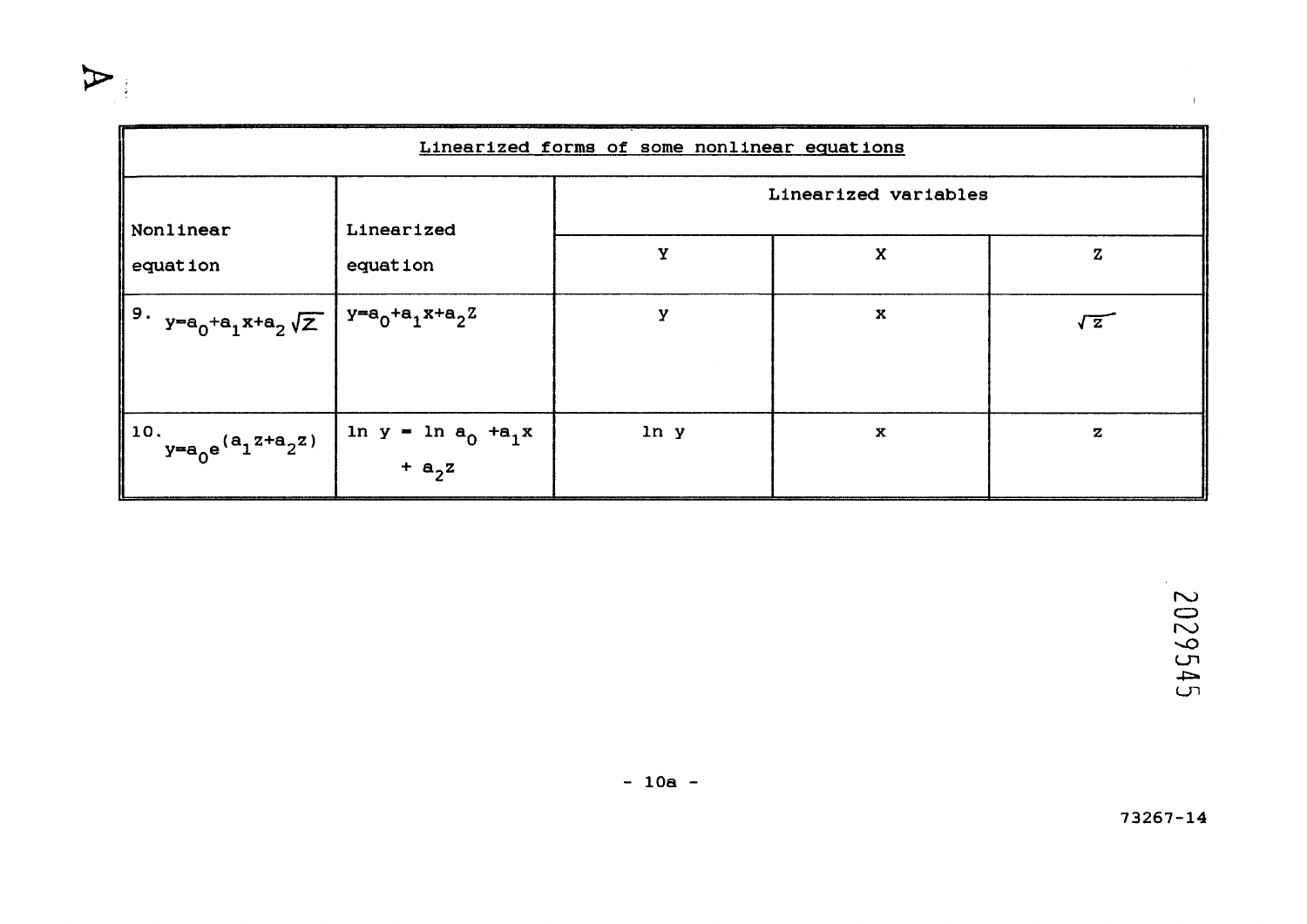This gives:

 $\ln y = \ln k + a_1 \ln (\Delta P) + a_2 \ln t$ 

Linear regression of the y vs P, t data produces a least squares plane. The equations are,

$$
a_0 = \ln K
$$
  
\n
$$
a_1 = \frac{(\sum XY)(\sum Z^2) - (\sum XZ)(\sum YZ)}{\sum X^2 \sum Z^2 - (\sum XZ)^2}
$$
  
\n
$$
a_2 = \frac{(\sum X^2)(\sum YZ) - (\sum YX)(\sum XZ)}{\sum X^2 \sum Z^2 - (\sum XZ)^2}
$$
  
\n
$$
a_0 = \overline{y} - a_1 \overline{x} - a_2 \overline{z}
$$
  
\n
$$
\overline{y} = \frac{1}{n} \sum_{i=1}^{n} \ln y_i
$$
  
\n
$$
\overline{y} = \frac{1}{n} \sum_{i=1}^{n} \ln \Delta P_i
$$
  
\n
$$
\overline{z} = \frac{1}{n} \sum_{i=1}^{n} \ln t_i
$$
  
\n
$$
Y = \ln y_i - y
$$
  
\n
$$
X = \ln \Delta P_i - x
$$
  
\n
$$
Z = \ln t_i - x
$$

 $10$ 

20

The standard error of estimate from Reference 4 is,

$$
S_{p,xz} = \left[ \sum_{i=1}^{n} \ln y_i - a_0 \sum_{i=1}^{n} \ln y_i - a_1 \sum_{i=1}^{n} (\ln x_i + \ln y_i) - a_2 \sum_{i=1}^{n} (\ln z_i + \ln y_i) \right] / n - 3
$$

This is the variance of the data relative to the regression plane. (An equation for the distribution of the residuals with respect to the regression plane (needed for confidence estimates) is not given in Reference 4, but can always be calculated from the data.)

The resulting values for  $a_0$ ,  $a_1$  and  $a_2$  characterize the various features of the leakage flow.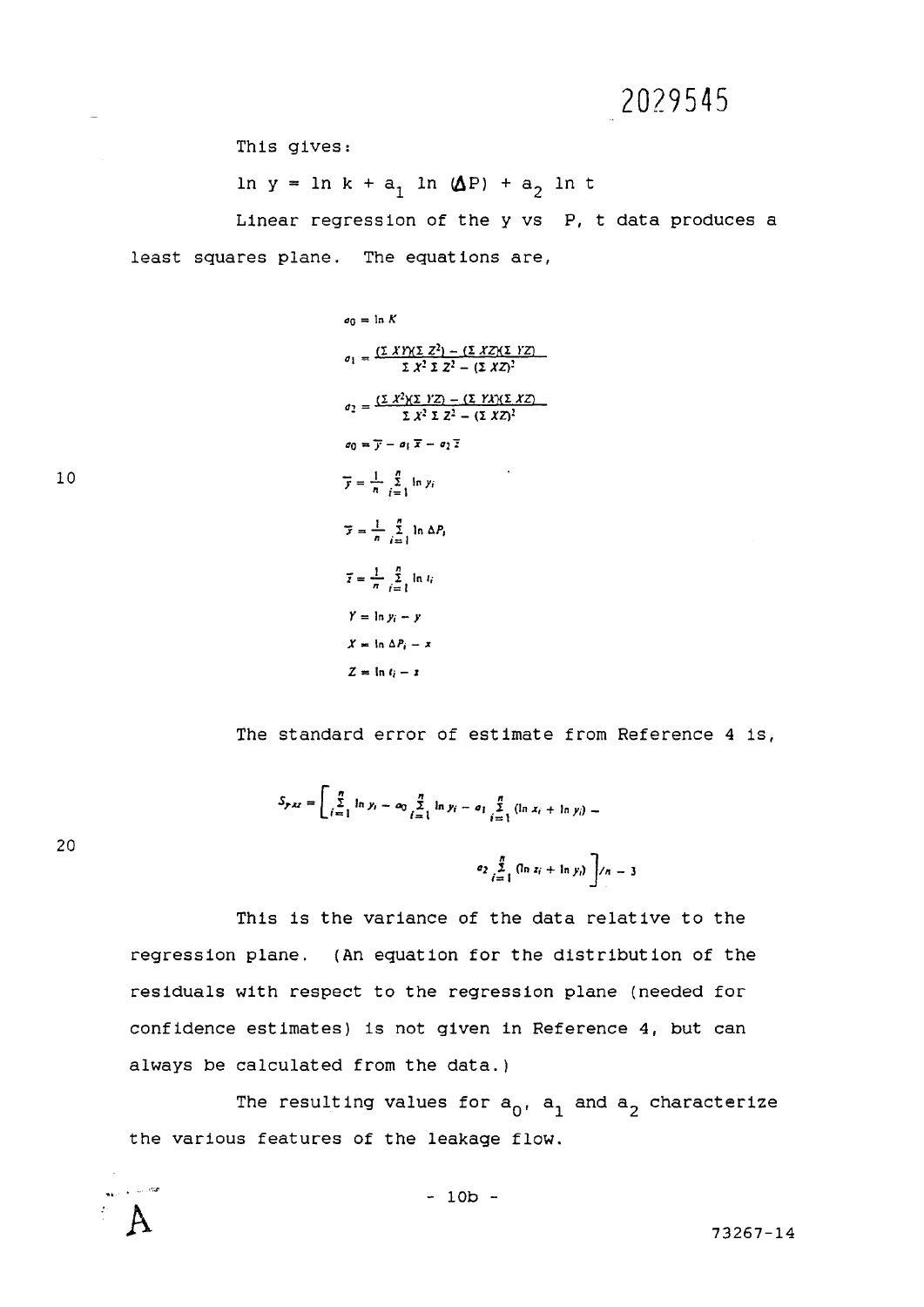**The leakage rate constant,**   $k = e^{a}$ 0

**Is directly proportional to the effective area of the leakage path. A sudden breach producing, say, a doubling of the leakage rate will double the measured k value.** 

**The leakage rate law constant, a^, will show whether**  the leakage flow is laminar  $(a^1 = 1)$ , turbulent  $(a^1 = 0.5)$  or a combination of both  $(0.5 < a<sub>1</sub> < 1)$ . Also, it is expected **that the absorption/release of air by walls accompanying pressure changes is a laminar-like process. Thus the value of a <sup>1</sup> should exhibit temporary reductions for both positive and negative pressure jumps.** 

**The time linearity constant, a<sup>2</sup> , will usually be unity unless there is a systematic error in one of the measurements. For example, a drift in the measurement of**  or  $\mathbf{m}_{\text{out}}$  would introduce a false time dependence. The resulting non-linearity would be reflected in the value of  $a_2$ . **Hence, a<sup>2</sup> , provides a means of judging whether the test is**  good, and thus the reliability of  $a_0$ .

**The technique described is a process which can be used to monitor containment integrity on a continuous basis and involves no restrictions on variations in containment pressure. It thus allows for much longer sampling periods under conditions of fluctuating containment pressure and eliminates the invalidation of data when the containment pressure fluctuation is non-random. As a result, it should yield a much more precise value for the containment leakage characteristic. The technique also promises to be able to** 

**- 10c -**

10

20

 $A$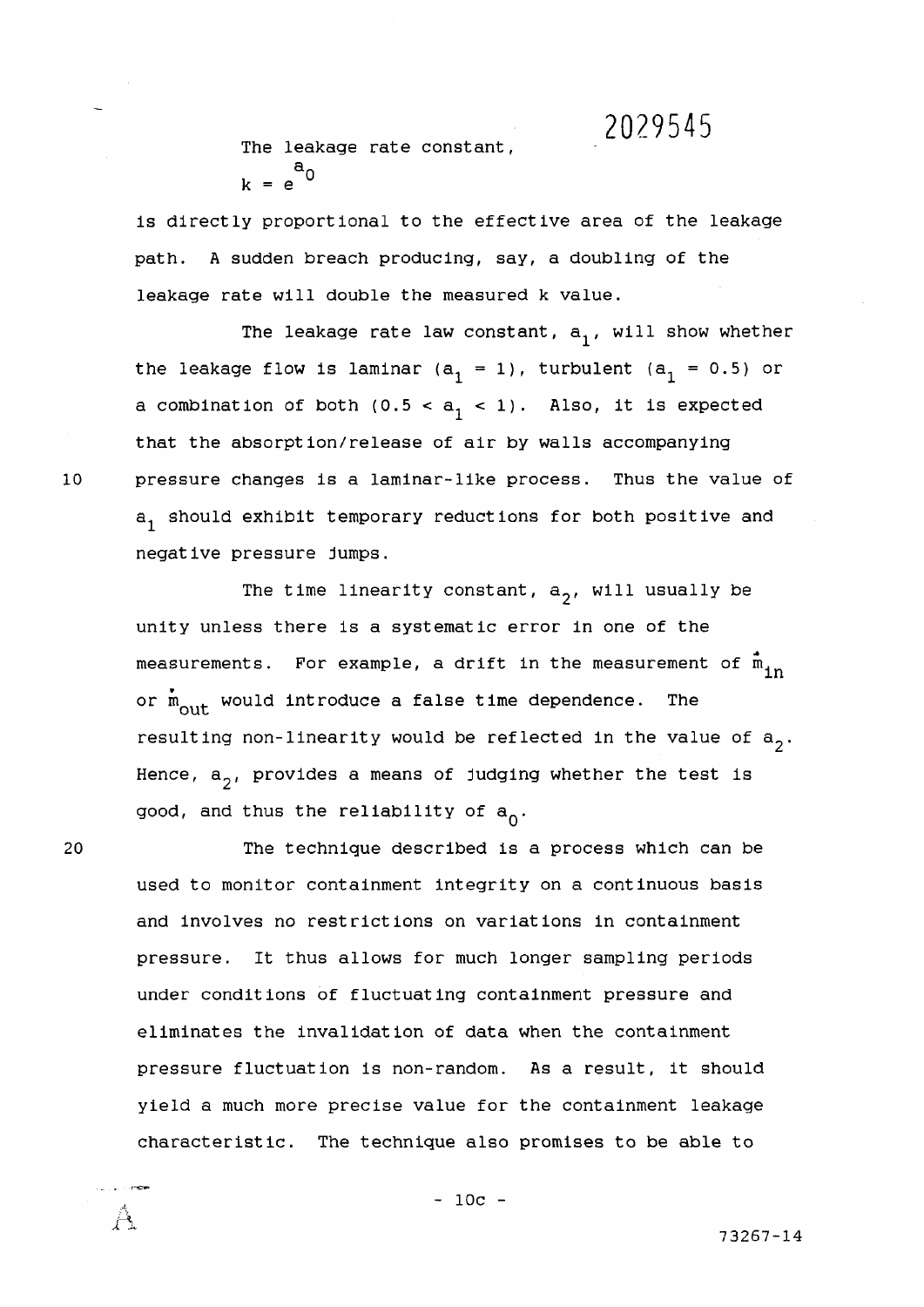**distinguish the presence of systematic errors unrelated to systematic pressure changes and to establish whether the containment leakage characteristic Is laminar or turbulent.** 

**While the mechanics of the calculation can be performed in several ways a linear multiple logarithmic regression approach is recommended.** 

**Although the Invention has been described in relation to pressure variations, the statistical regression technique can also be applied in relation to temperature. More specifically the mass balance equation would contain T instead of P and the regression analysis would be done on the independent variables T and t.** 

#### **ILLUSTRATIVE EXAMPLE**

**Figure 2 illustrates the regression plane for a containment having the regression equation,** 

$$
y = [1.47 \text{ kg/(hr-kPa}^{0.5}]\Delta P^{0.5}t^{1.0}
$$
 [3]

**where the units are as follows,** 

- **y ln kilograms (kg)**
- **A P in kllopascals (kPa)**

**t in hours (hrs)** 

**The Figure depicts how measured data would yield a regression plane which, when extrapolated to the vertical**  intercept (the imaginary point where  $\Delta P$  and t are both unity), **Identifies the leakage rate constant. It also shows the**  slopes of the plane in the $\Delta P$  and t directions, which are the exponents of  $\Delta P$  and t in Equation 3.

**- lOd -**

10



A

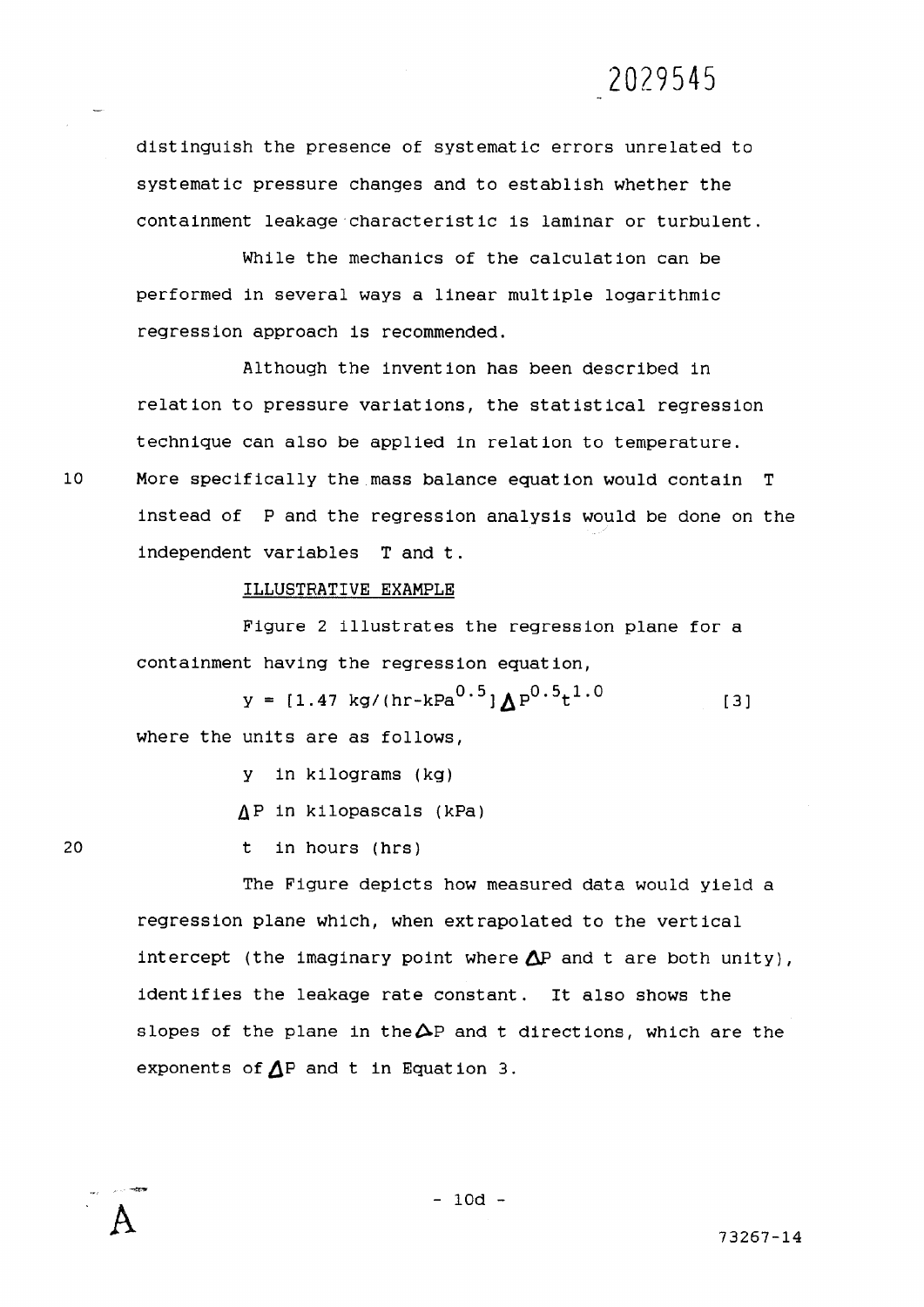#### **References**

- **1. J.P. Lafortune, C.A. McDewitt, S. Poolpol, "Suitability Study of On-Line Leak Tests for CANDU Single-Unit Containment Buildings", Nuclear Journal of Canada, Vol. 1, No. 4, December 1987.**
- **2. P. Keogh, "The PWR Integrated Leak Rate Test, A Review of Experiences and Results", Nuclear Engineering and Design, 1985.**
- **3. G.D. Zakaib, "On-Power Containment Integrity Monitoring 10 in CANDU Multi-Unit Stations", Nuclear Engineering and Design, 1985.** 
	- **4. C. Lipson, J.J. Sheth, "Statistical Design and Analysis of Engineering Experiments", McGraw-Hill, 1973,**
	- **5. R.H. Mills, "Gas and Water Permeability of Concrete for**

 $\Gamma$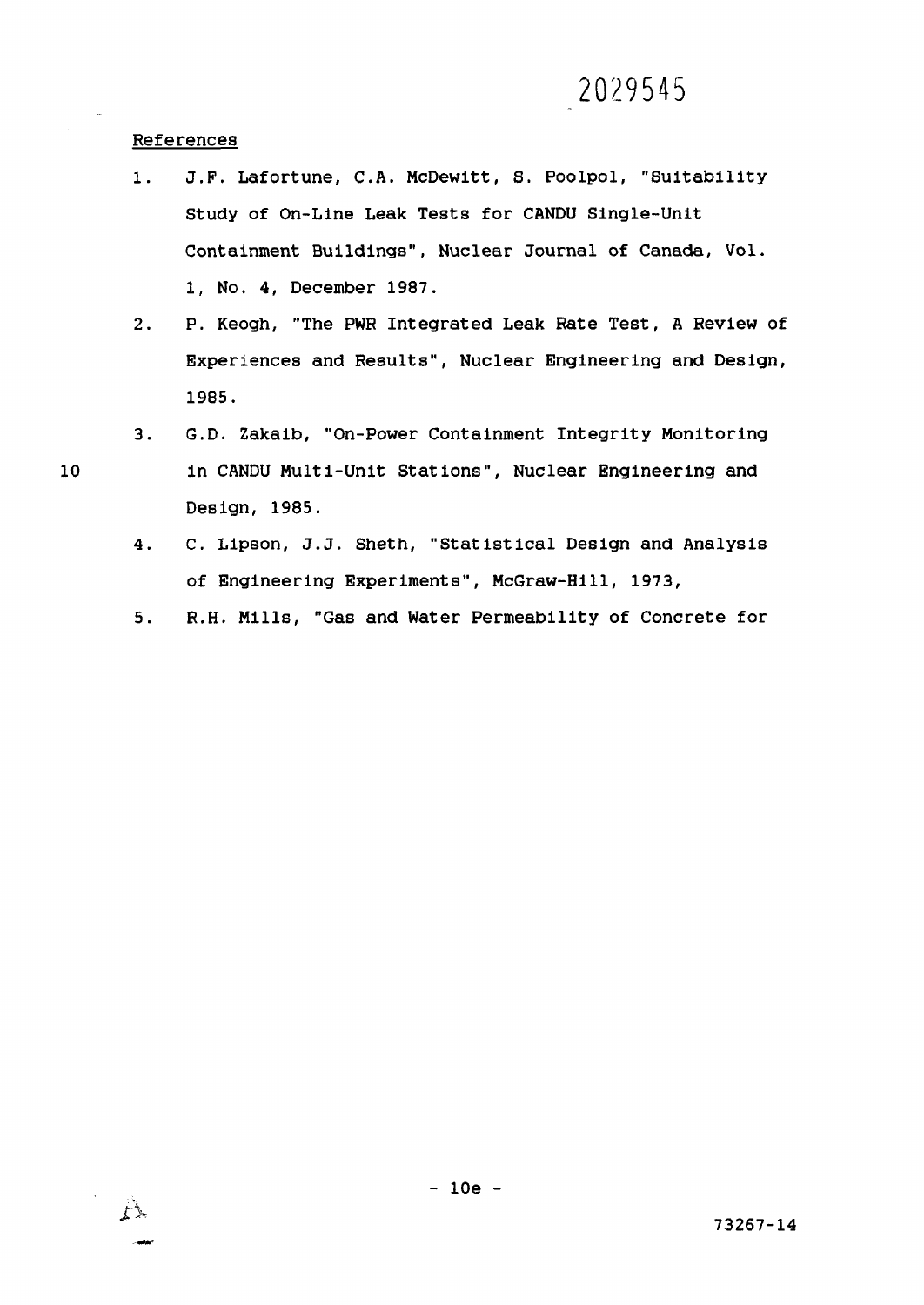**Reactor Scale Specimens", INFO-0188-2, Atomic Energy Control Board, February 1987,** 

- **6. B. Thate, <sup>M</sup> D<sup>2</sup> 0 in Air Monitoring", M-66-63864, AECL-CO, August 1977,**
- **7. M. Moledina, F.G. Stella, "Pt. Lepreau Nuclear Power Plant**  Reactor Building D<sub>2</sub>O Vapour Recovery System:, DM-87-**38310/63831, AECL-CO, Rev. 2, 81-07-09,**
- **8. J.E. Dick to C.W. Bailey, "C-300 Containment Gross Leakage Monitoring", draft memo, July 11, 1988,**
- **10 9. J.E. Dick to C.W. Bailey, "Equivalent Orifice Yielding '5%' Containment Leakage", memo, file 74-03600-000-2101, AECL-CO, 88-06-30,** 
	- **10. G. Raiskums to R.e. Ashwell/D. Jones, "CANDU-300 Containment Gross Leakage Detection", memo, file 74-68400-050-001, AECL-CO, 87-05-01,**
	- **11. D. Chan/G. Raiskums to distribution, 'Evaluation of Continuous Containment Leakage Detection Schemes!, memo, file 74-68400-050-001, AECL-CO, 87-02-16.**
- **12. H.T. Hill, "A Successful Approach to Containment integrated 20 Leakage Rate Testing", International Conference on Containment Design and Operation, October 14-17, 1990, Toronto.**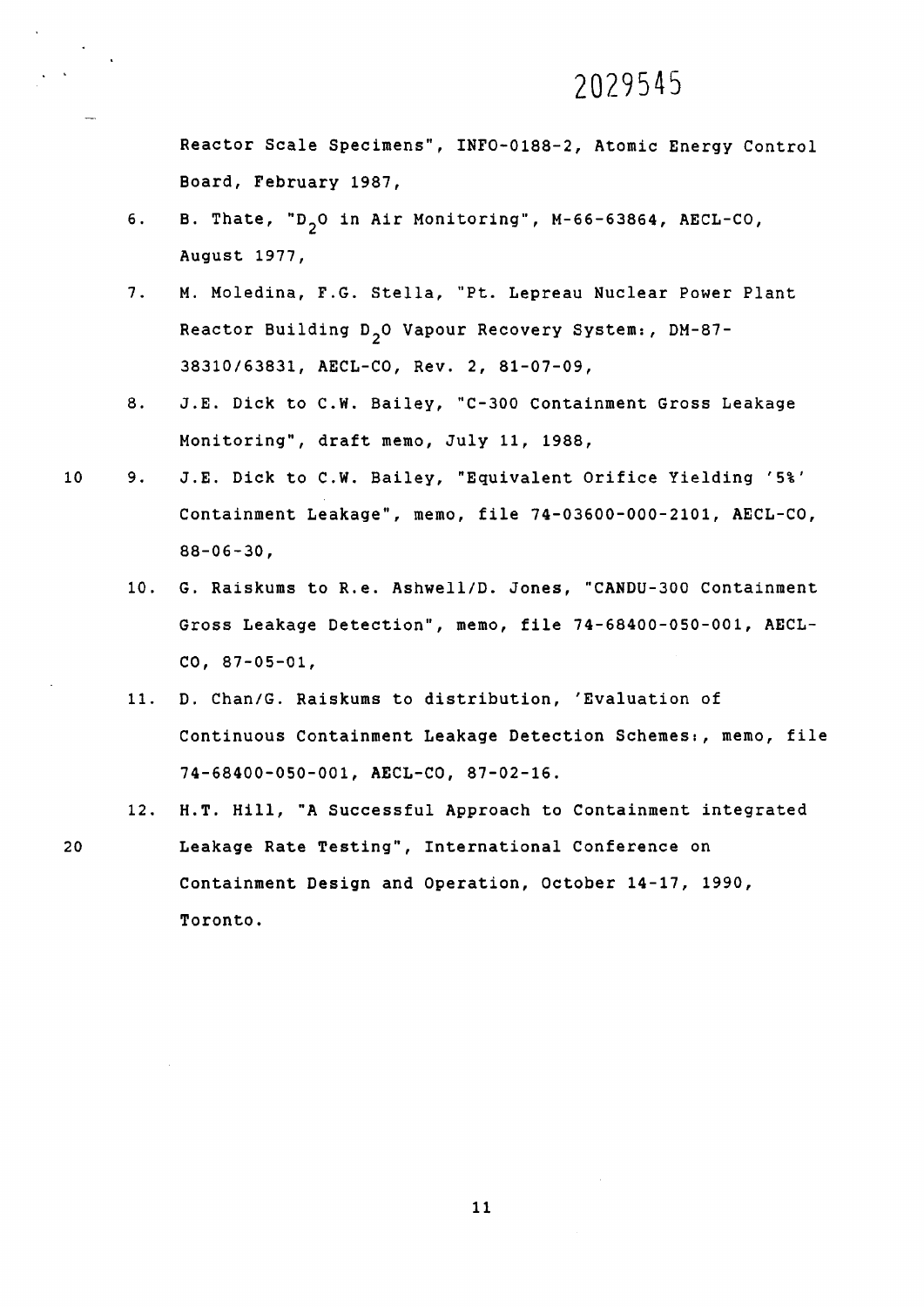**THE EMBODIMENTS OF THE INVENTION IN WHICH AN EXCLUSIVE PROPERTY OR PRIVILEGE IS CLAIMED ARE DEFINED AS FOLLOWS:** 

**1. A method of determining the leakage characteristics of the boundaries of an essentially hermetic volume comprising; maintaining the internal pressure of the volume at**  a value different from the ambient air pressure; continuously **monitoring air mass changes within the volume preferably through measurements of pressure, temperature, relative humidity, and free volume; and reducing the error due to random variations ln the measured variables for whatever cause by statistical regression on two or more variables or dimensions.** 

**2. A method, as claimed in claim 1, wherein the boundaries of the volume are also traversed by well defined pathways permitting continuous measurement of the ingress and egress of air mass so that a mass balance of the net air mass flow across the boundary with the air mass changes within the volume yields the leakage characteristics sought.** 

**3. A method of determining the rate of air leakage from or Into a containment comprising carrying out measurements to**  determine  $\mathbf{m}_{1n}$ , the air mass flow rate into the containment, out, the air mass flow rate out of the containment and M<sub>acc</sub>, **the rate of air mass change in the containment, applying the**  determined values of  $\dot{m}_{in}$ ,  $\dot{m}_{out}$  and  $\dot{M}_{acc}$  to the equation

**- 12 -**

 ${\bf A}_1$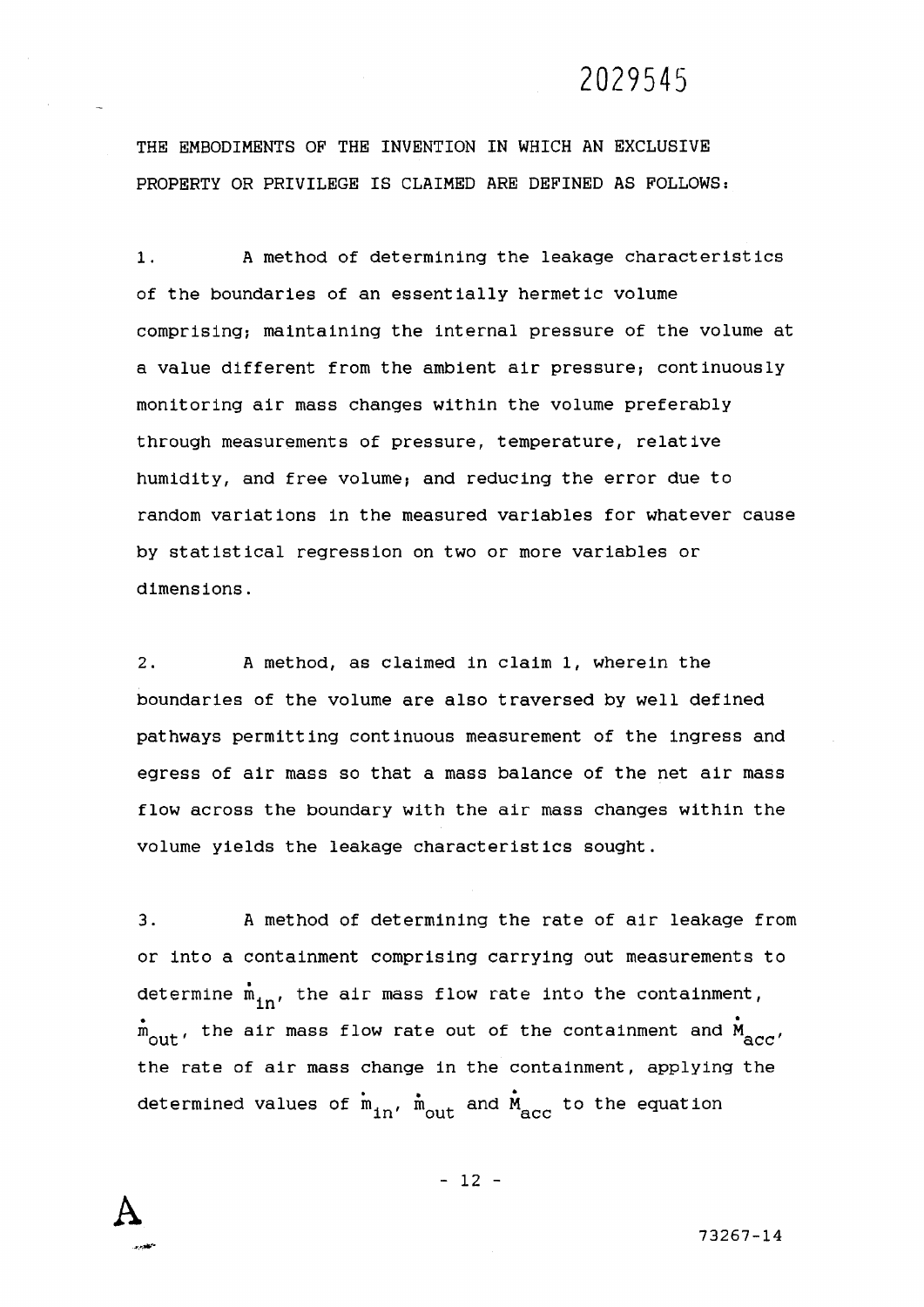$$
y = (\dot{m}_{1n} - \dot{m}_{out} + \dot{M}_{acc})t = k(\Delta P)^{a_1}t^{a_2}
$$

where

 $\label{eq:2} \frac{d\mathbf{r}}{d\mathbf{r}} = \frac{1}{2} \sum_{i=1}^n \frac{d\mathbf{r}}{d\mathbf{r}} \, .$ 

 $\mathcal{O}(\mathcal{O}(\log n))$ 

 $k =$  leakage rate constant

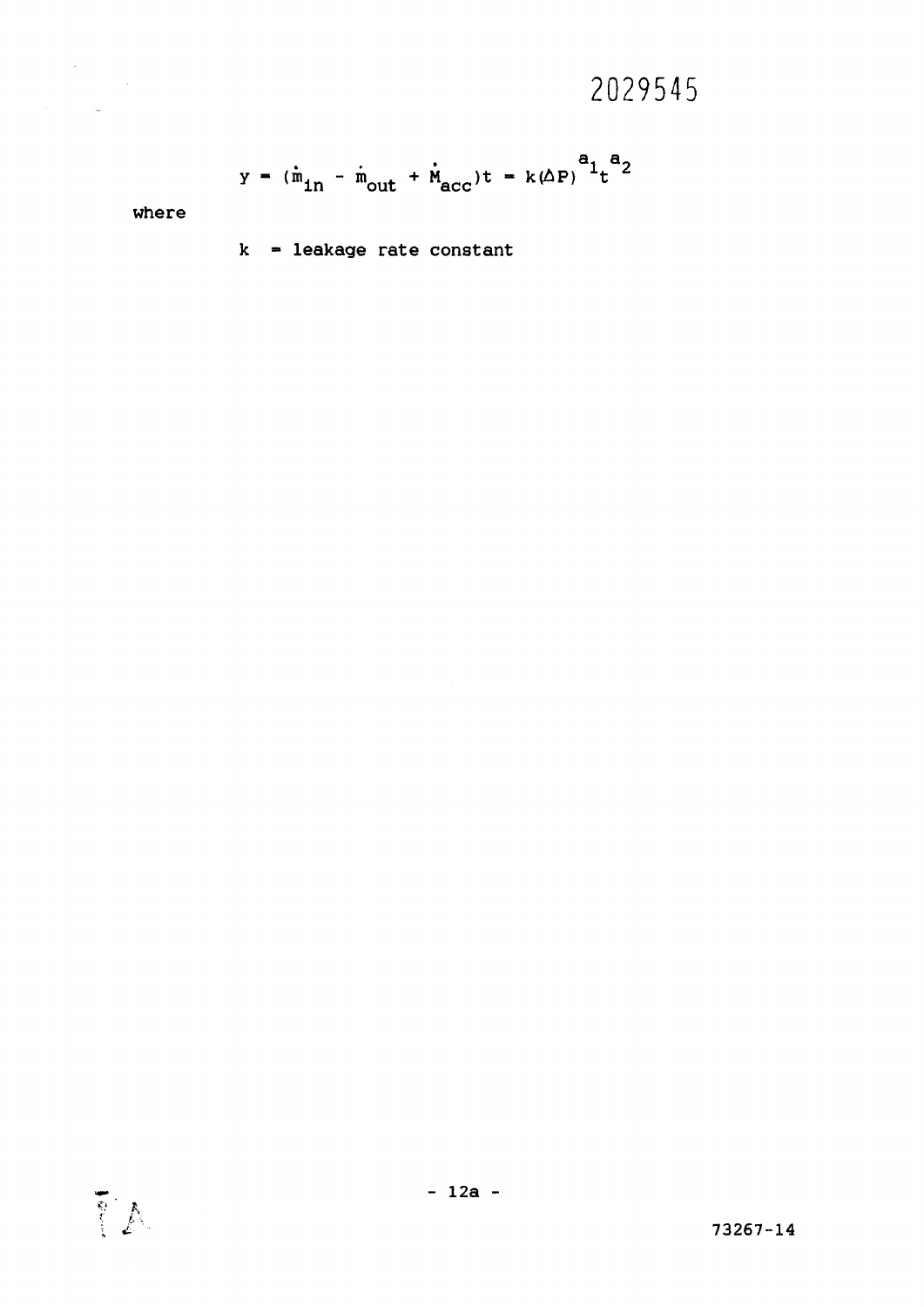**P - pressure differential across the containment envelope** 

- **t time**
- a<sub>1</sub> and a<sub>2</sub> are constants

**and performing a regression analysis on the independent variables**   $\Delta$ P and t to obtain values for k, a<sub>1</sub> and a<sub>2</sub>, determining that the **leakage flow is laminar when**  $a_1 = 1$  **or turbulent when**  $a_1 = 0.5$  **or a** combination when  $0.5 < a_1 < 1$  and determining that there is a systematic error in one of the measurements if a<sub>2</sub> is other than **10 unity.** 

**analysis carried out is a linear multiple logarithmic regression analysis. 4. A method according to claim 3 wherein the regression** 

Smart & Biggar Offawa, Canada Principle Aeanla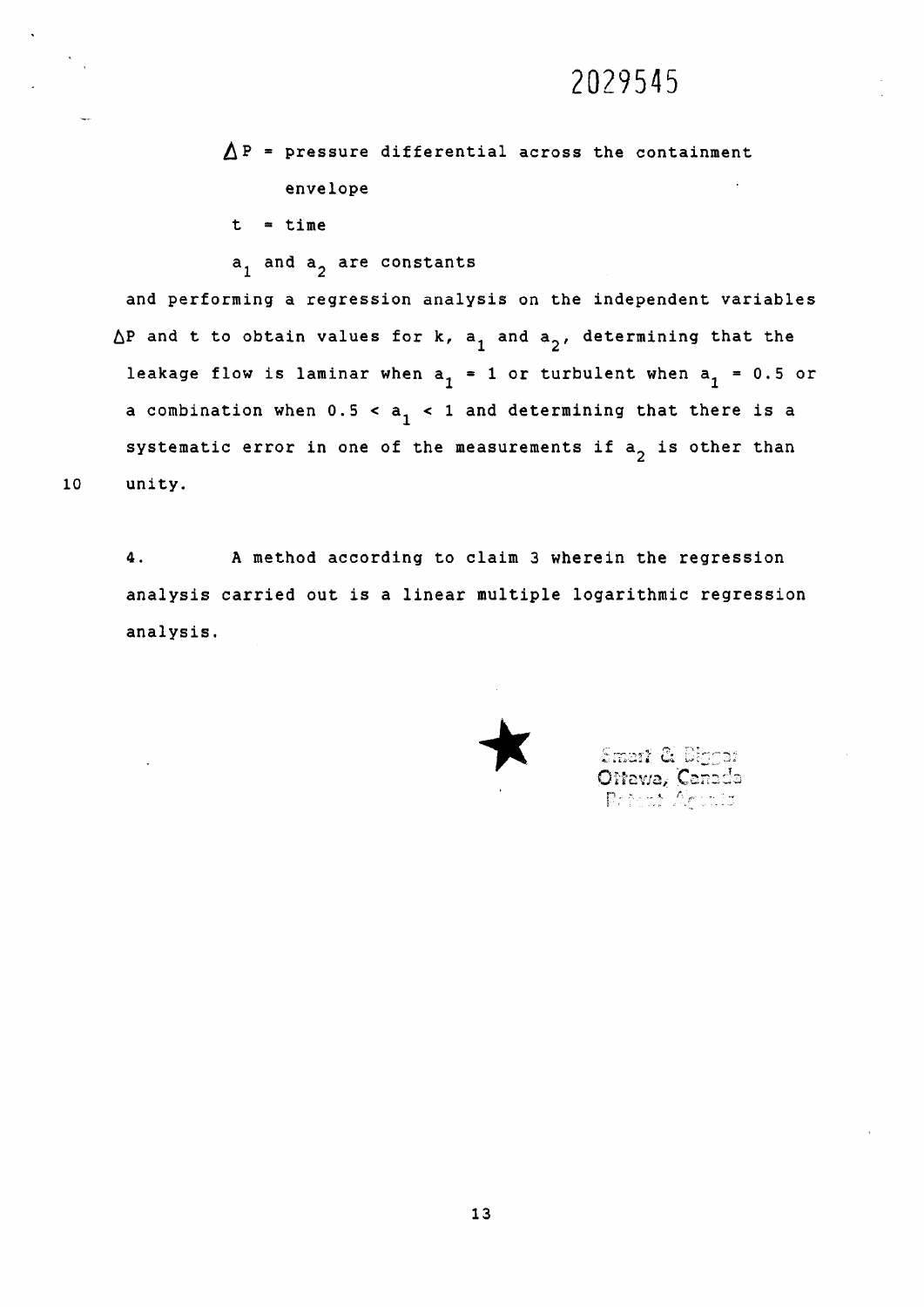